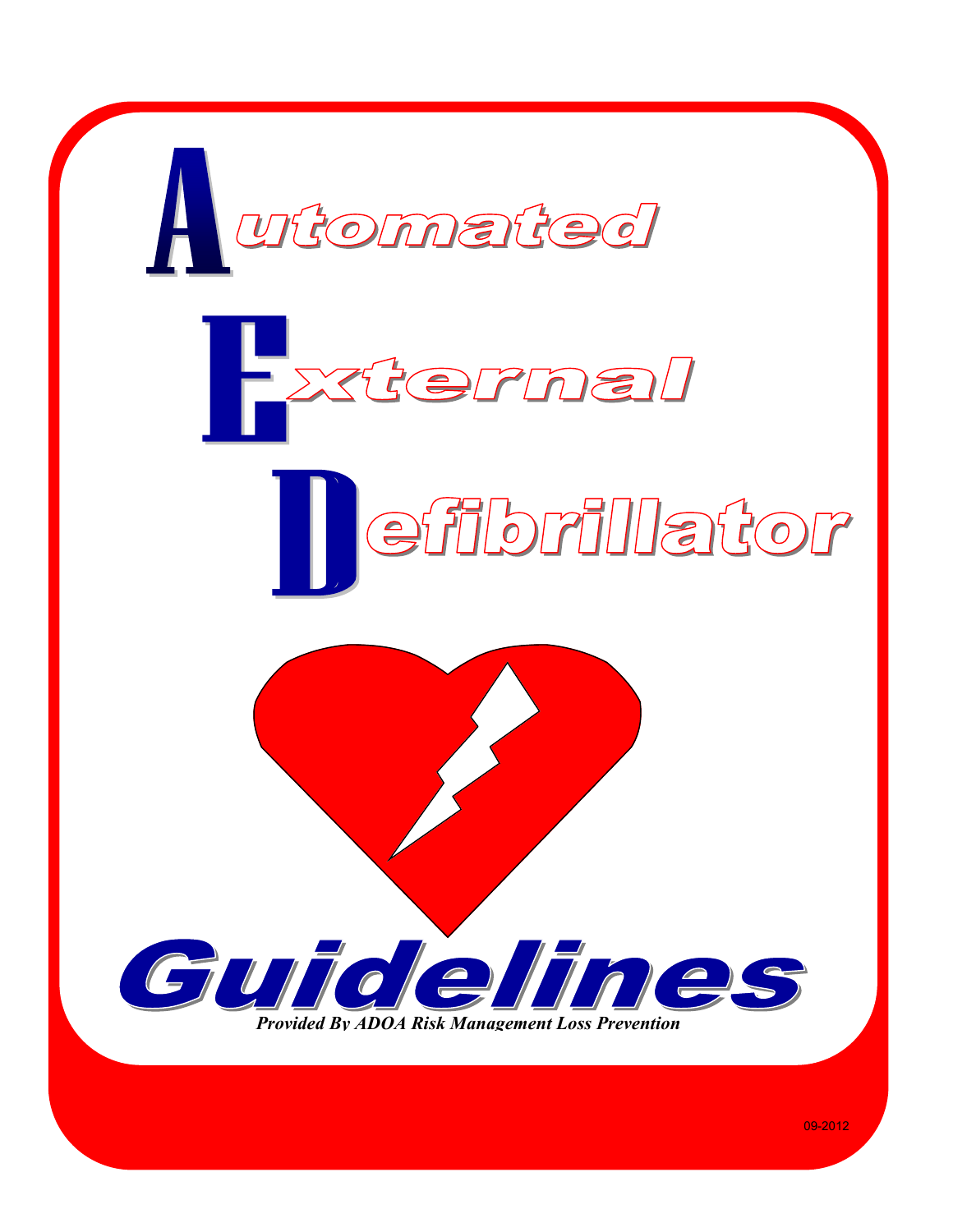# **State Risk Management (Arizona Department of Administration) Automated External Defibrillator (AED)**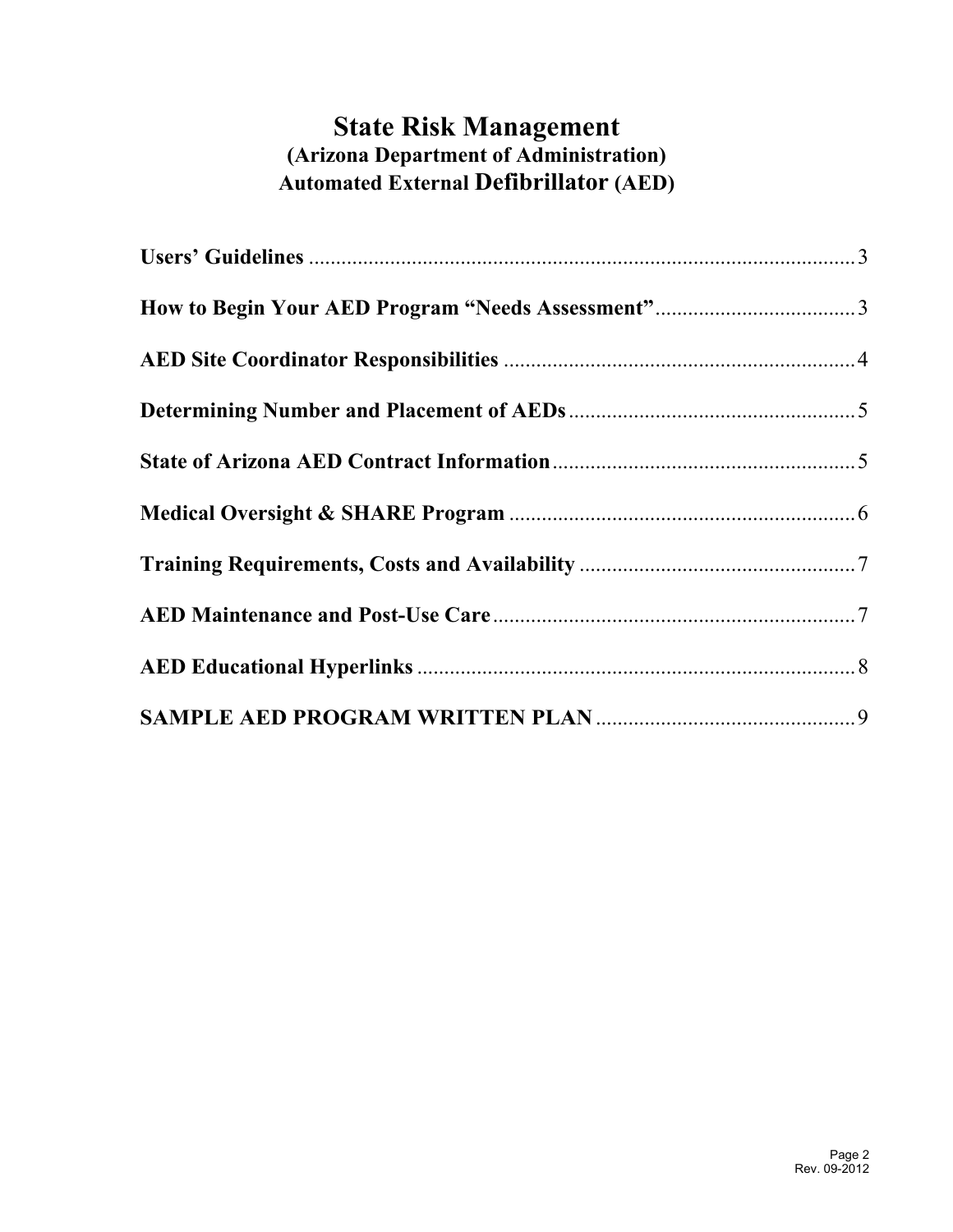# **Automated External Defibrillator (AED) Program**

### **Users' Guidelines Step-by-Step Instructions and Protocols**

### **How to Use This Guide**

<span id="page-2-0"></span>Pursuant to ARS §41-623, State Risk Management prepared this practical guide to assist persons unfamiliar with automated external defibrillators (AEDs) in understanding what they are, what they do and how to determine whether or not they should be installed in your State of Arizona public facility. Protocols have been provided to guide you through each of these critical steps. This guide will help you through your decision-making process. A "sample" AED Written Plan with instructions is included. Topics have been presented in the order in which they must be addressed to successfully establish your AED Program. Websites for the Arizona Department of Health Services/Bureau of EMS "Save Hearts in Arizona Registry & Education" (SHARE) program and State Procurement have been provided as well as AED educational hyperlinks.

### **How to Begin Your AED Program "Needs Assessment"**

(What is an AED, what is an AED Program and who should be involved?)

#### **Overview**

- 1. A public access AED program is the installation of automated external defibrillators in the public areas of your business facility, to be used by organized volunteer teams of trained lay-responders recruited from the workplace. (They can also be used by members of the general public during a sudden cardiac arrest incident.)
- 2. An automated external defibrillator (AED) is a compact battery-operated device that delivers a shock to the heart through a pair of electrodes attached to the victim's chest. The devices are programmed to electronically read heart rhythms and will deliver a shock only if the victim is suffering from ventricular fibrillation, a condition common in sudden cardiac arrest (SCA).
- 3. Establishing a successful AED Program is not complicated, but all elements must be addressed in order to be compliant with law and public AED Program protocols that are included in this "*Users' Guide."*
- 4. Your assessment and planning should begin with selection and involvement of a medical director physician and selection of an AED Site Coordinator and Alternate Site Coordinator for your facility or complex. Others who should be involved in the planning and needs assessment process include:
	- a. Security Staff
	- b. Facilities and Maintenance Managers
	- c. Safety and Risk Management Personnel
	- d. Housekeeping Supervisors
	- e. Dispatch Personnel

Each location where an AED is placed should develop and implement site-specific policies and procedures for the AED Program utilizing the various components contained in this "*Users' Guide."*  The guide is a starting point toward the creation of a formal agency specific AED Program.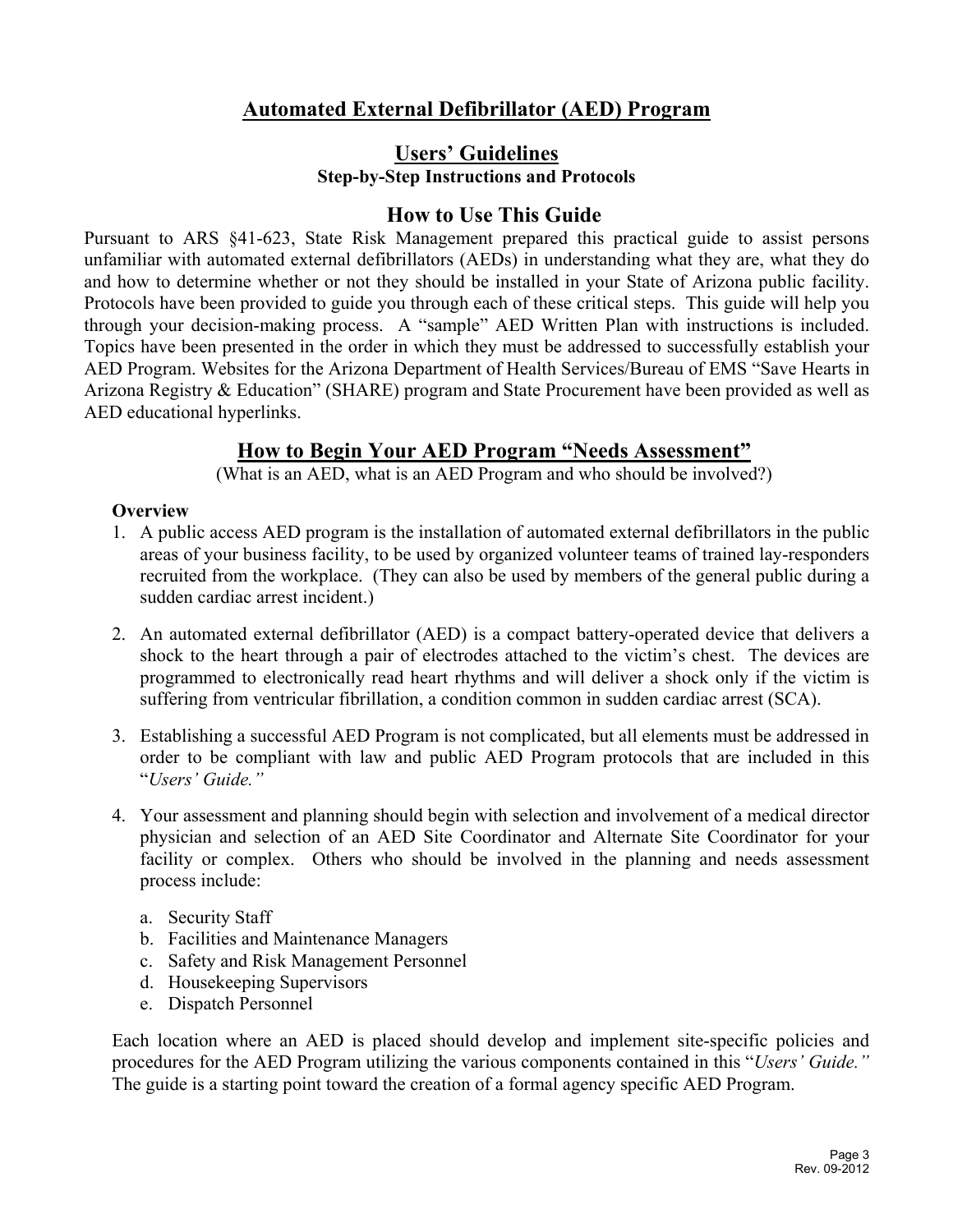### <span id="page-3-0"></span>**Purpose**

To establish and implement protocols to improve emergency response survivability of personnel and visitors suffering from sudden cardiac arrest (SCA). Provide an information resource to aid in decision-making about AED devices at individual worksites.

### **Applicability**

- 1. Pursuant to Arizona Revised Statutes §34-401: *New and renovated state buildings; automated external defibrillators:* Any state building that is constructed or undergoes a major renovation at a cost of at least \$250,000 is required to be equipped with AEDs.
- 2. Applicable to all state agencies, departments, and divisions using an automated external defibrillator (AED). Placement at locations other than *new or renovated state buildings* is voluntary at this time and AED installation sites should be carefully selected. A person or entity that acquires an AED should follow the protocols listed in this *"Users' Guide"* and review *Arizona Revised Statutes* §*36-2262 – §36-2264*

### 3. **Authority**

- 1. ARS §34-401 New and renovated state buildings; automated external defibrillators
- 2. ARS §36-2261 through §36-2264: Automated External Defibrillators
- 3. Arizona Department of Health Services, Bureau of Emergency Medical Services, (ADHS/BEMS), Save Hearts in Arizona Registry and Education (SHARE) Program.
- 4. AED Operation and Service Manual for the particular AED model in service

## **AED Site Coordinator Responsibilities**

(What is an AED Site Coordinator?)

Your worksite AED *Site Coordinator* and *Alternate Site Coordinator* responsibilities generally include:

- 1. Coordinate purchase, installation and **registration** of AED devices through SHARE
- 2. Recruit and select volunteer team members
- 3. Ensure all records are kept as indicated in the written plan
- 4. Conduct periodic safety meetings with responder team members and other involved personnel
- 5. Advertise and promote the AED Program
- 6. Liaison with ADHS/BEMS Medical Director and staff

The AED Site Coordinator and Alternate should be a committed volunteer capable of organizing and administering a long-term program. The person should be familiar with the physical layout of the facility and should have completed CPR/AED training. The AED Site Coordinator will be responsible for ensuring that she/he has a full response team at all times. Any member that leaves should be replaced and trained immediately. The Alternate Coordinator will be responsible for the duties assigned by the Site Coordinator and will assume full AED Site Coordinator duties if the AED Site Coordinator is unavailable for any reason.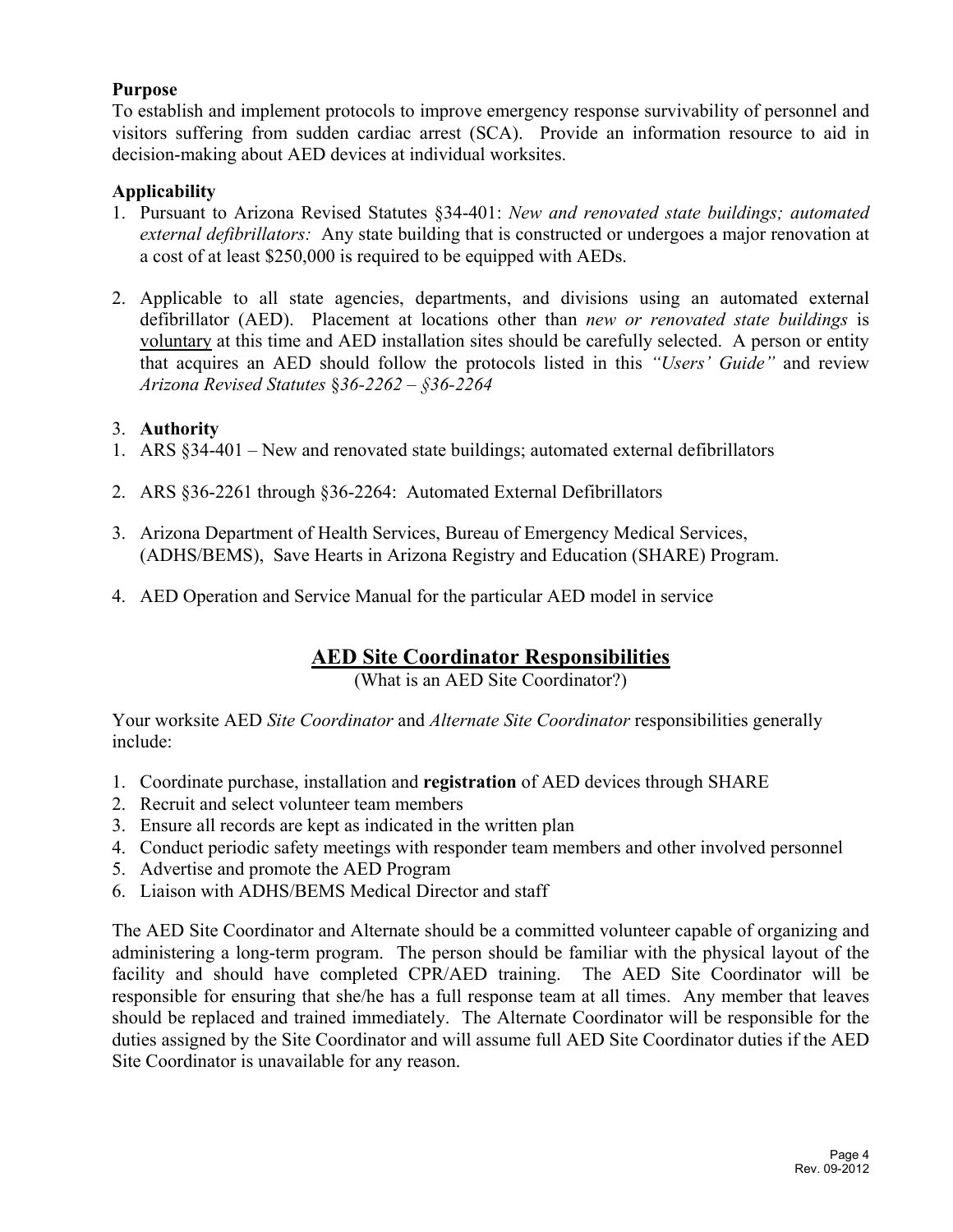### **Determining Number and Placement of AEDs**

<span id="page-4-0"></span>(If a decision is made to install AEDs, how many do we need and where do we place them?)

#### **Number of AEDs**

Management should determine if AED placement is advisable or required for the particular worksite. An assessment of numbers and types of populations using a given building should be done. An efficient AED program optimally achieves a three (3)-minute response time from collapse of patient to on-scene arrival of the AED with a trained lay rescuer. When making these decisions, use this three (3)-minute response time as a guideline to help you determine where and how many AEDs to place in your location. The availability of an AED should be clear to all occupants either by posting an "AED" universal sign or by the presence of an AED cabinet. Determine a location where the AED is both secure and accessible. Common placement locations include near restrooms, elevators, lobbies, security posts, cafeterias and other high-use areas. The location of the AED(s) within a building should be clearly identified on the emergency evacuation route posters. If your facility has "multiple agency tenants", be sure to include all tenants when promoting your AED program and when training first responders.

#### **Placement**

AED installation sites should be carefully selected. Each AED device installed will require maintenance, inspection and testing as well as future funding associated with maintaining each device in optimal operating condition. Examples of AED installation sites may include:

- 1. Sites, where historically the incidence rate for sudden cardiac arrest (SCA) may be high
- 2. Sites with high population densities
- 3. Sites frequently visited by members of the public
- 4. Sites frequently visited by elderly individuals (customers, visitors and employees)
- 5. Sites in remote locations where access to timely emergency medical assistance is limited
- 6. "High-stress" areas, such as vehicle registration offices, courts, public assistance offices, etc.

## **State of Arizona AED Contract Information**

(Where can we purchase an AED and how much do they cost?)

A Statewide contract is available for all state agencies for the purchase of AED devices, supplies and equipment. Information on the current contract vendor(s) is available on the State Procurement website [http://www.azspo.az.gov.](http://www.azspo.az.gov/) These contracts are awarded periodically, so it is important that you check with State Procurement to ensure that you are purchasing from an approved vendor. Please keep a list of the contract provider representatives and contact them when you have any questions, issues or concerns regarding the AED devices that you purchase.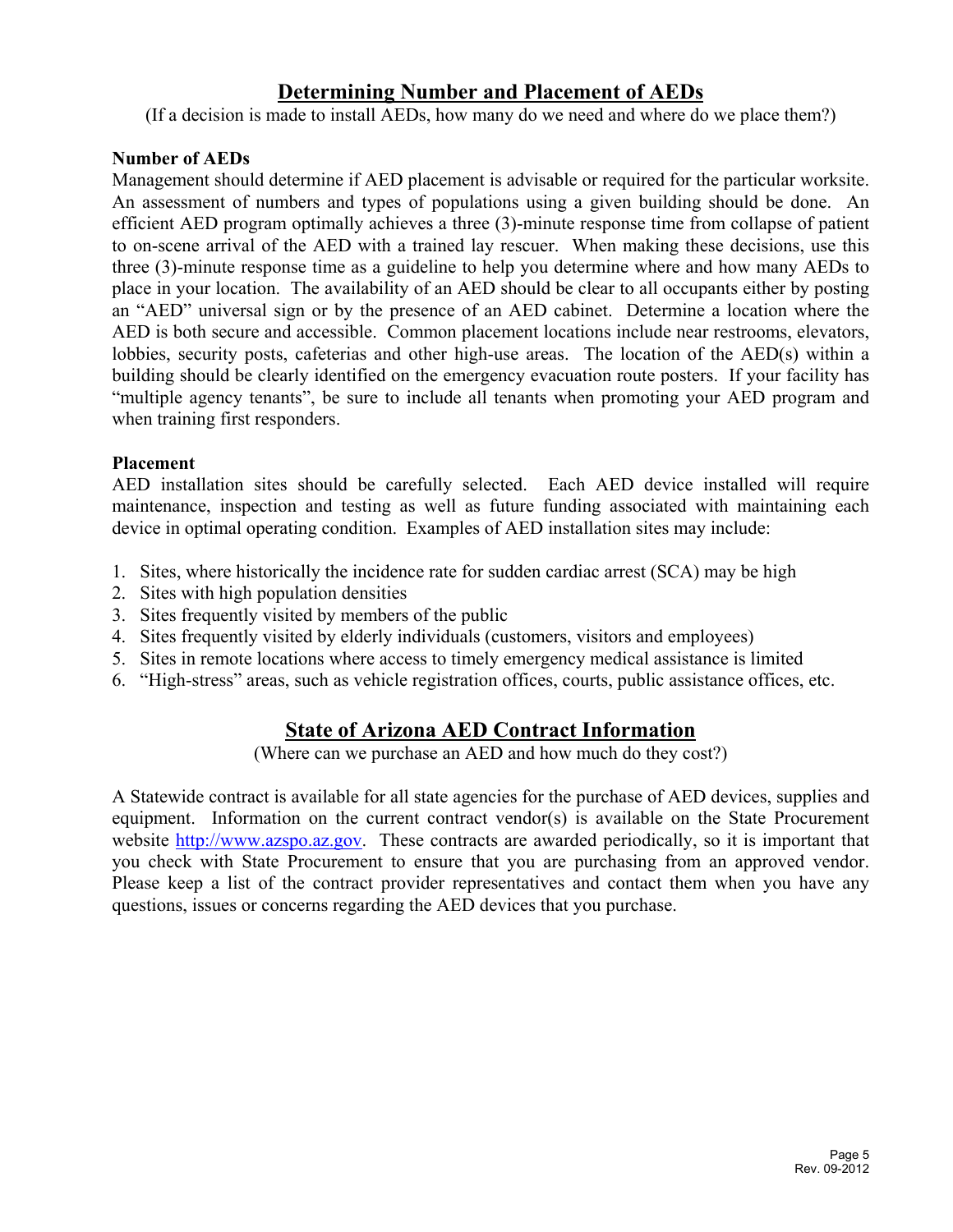# **Medical Oversight & SHARE Program**

(What is medical oversight? When do I contact ADHD/SHARE Program?)

### <span id="page-5-0"></span>**Medical Oversight**

Arizona state law requires a state-licensed physician to act as a medical supervisor (oversight) of an AED program. A physician's prescription is required for the purchase of an AED. The Arizona Department of Health Services, Save Hearts in Arizona Registry and Education (SHARE Program) will provide, free of charge for State Agencies, medical oversight through the Bureau of Emergency Medical Services (BEMS) Medical Director, (602-364-0580). His/her responsibility is to oversee the initial implementation process. An agency may select an independent medical oversight physician, other than the BEMS Medical Director; however, *medical supervision/oversight is required by law.*

**NOTE:** If you have reached this point in your AED Program development plan, it is now time to contact the SHARE program for additional information and guidance regarding the registration requirements for your AED device(s). This can be accomplished by calling the Medical Director's office at the number listed above or going to the SHARE website. AED registration is a simple process and needs to be included in your program whether you choose to use the ADHS Medical Director as your medical oversight physician or another qualified physician of your choice.

### **SHARE Program Assistance**

- 1. A prescription for AED purchase when necessary
- 2. Training resource recommendations
- 3. Event review for each AED use and a file copy to participant
- 4. Guidance and assistance with implementation and maintenance of your AED project
- 5. Documentation for participant files verifying the BEMS as providing required medical direction
- 6. Availability for questions or concerns about participant's AED project
- 7. Guaranteed confidentiality of all individuals, participants and patients

### **Participant Responsibilities**

- 1. Provide documentation of training on request
- 2. Maintain names of all individuals trained in AED use on request
- 3. Provide manufacturer of all AEDs purchased
- 4. Provide information and event data from device for all AED uses
- 5. REGISTER each AED through the ADHS/BEMS SHARE Program

### **(More About the SHARE Program and Printable Forms Available at: [www.azshare.gov\)](http://www.azshare.gov/)**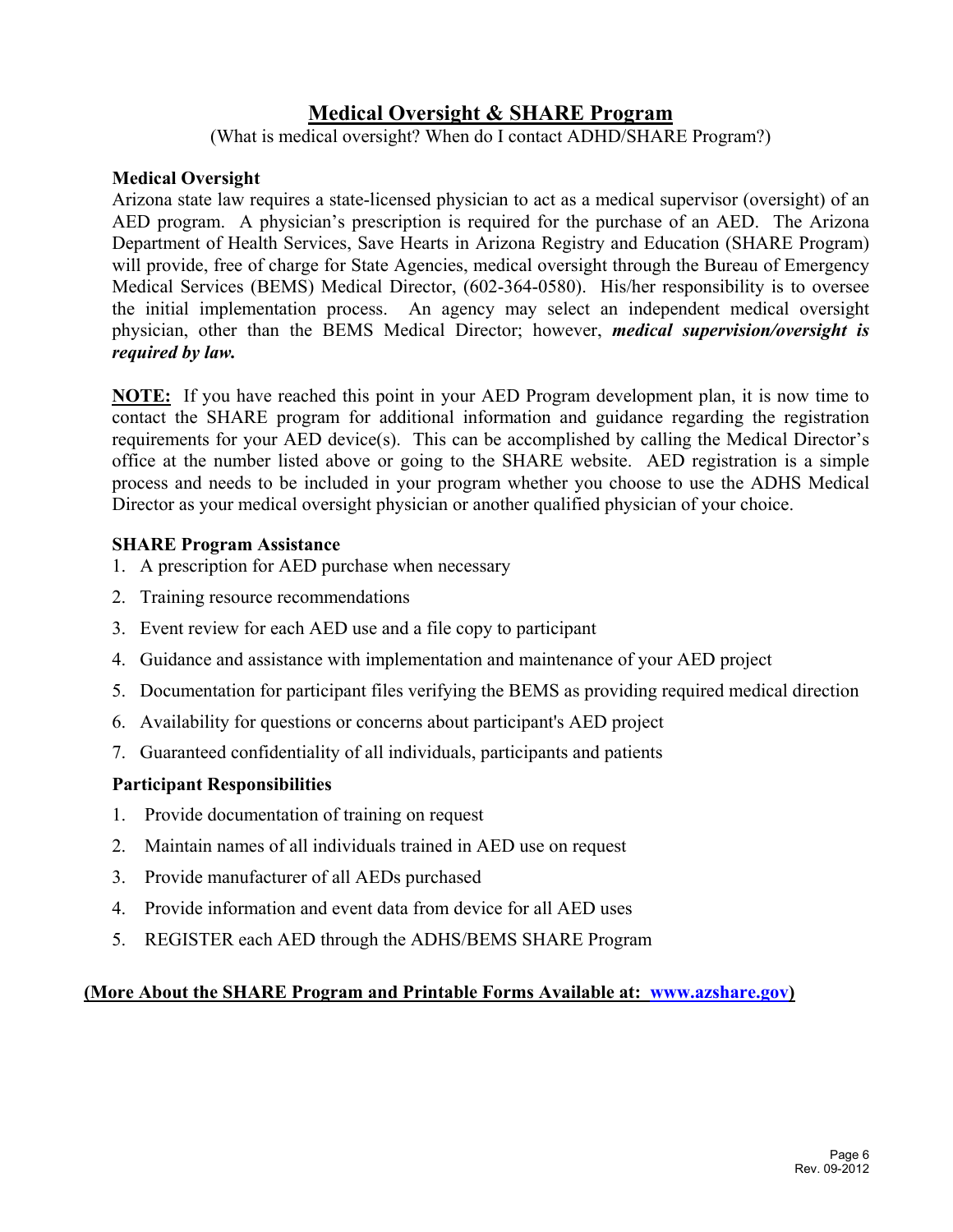# **Training Requirements, Costs and Availability**

(Who needs training and where do we get it?)

<span id="page-6-0"></span>1. Training means a state approved course in cardiopulmonary resuscitation and the use of an automated external defibrillator for the lay rescuer and first responder.

It is the responsibility of AED owners to provide or arrange for training and refresher training in AED use for your first responder team members. AED owners should refer to the current state training contact to obtain training for employees.

# **AED Maintenance and Post-Use Care**

(Is maintenance and testing of AEDs time-consuming?)

### **AED Maintenance and Testing**

Usually a periodic visual check is all that is required unless a new battery or pads are needed. The AED device conducts a self-test; however, a maintenance and testing plan needs to be implemented. It is imperative that the following activities and responsibilities be assigned and maintained: *(The AED manufacturer will provide information and recommendations for maintenance and testing guidelines and should be considered the primary resource for your program.)* See Sample AED Written Plan, #10 and #11 of this guide.

- 1. Who will be responsible for performing maintenance checks
- 2. What maintenance procedures will be implemented
- 3. When will checks take place
- 4. Documenting maintenance and testing checks
- 5. Who will be responsible for inventory and restocking supplies

### **Putting an AED Back Into Use After an Emergency**

After a cardiac arrest occurs, it is critical to get the AED back into service as soon as possible. A written procedure for maintaining the AED should contain a section on this process. Here is a list of activities that should be included:

- 1. Check and replenish supplies as appropriate. Make sure someone is designated to order and replenish supplies and does so. (A spare battery and pads are recommended in case they're needed quickly. Contact your supplier for additional information.)
- 2. Clean and disinfect the device
- 3. Check the battery and replace if needed
- 4. Check the device and housing for cracks or other damage
- 5. Return the AED to its designated place with appropriate supplies
- 6. A report of AED use must be submitted to the medical oversight physician within five (5) working days of AED use. Contact AZSHARE for assistance.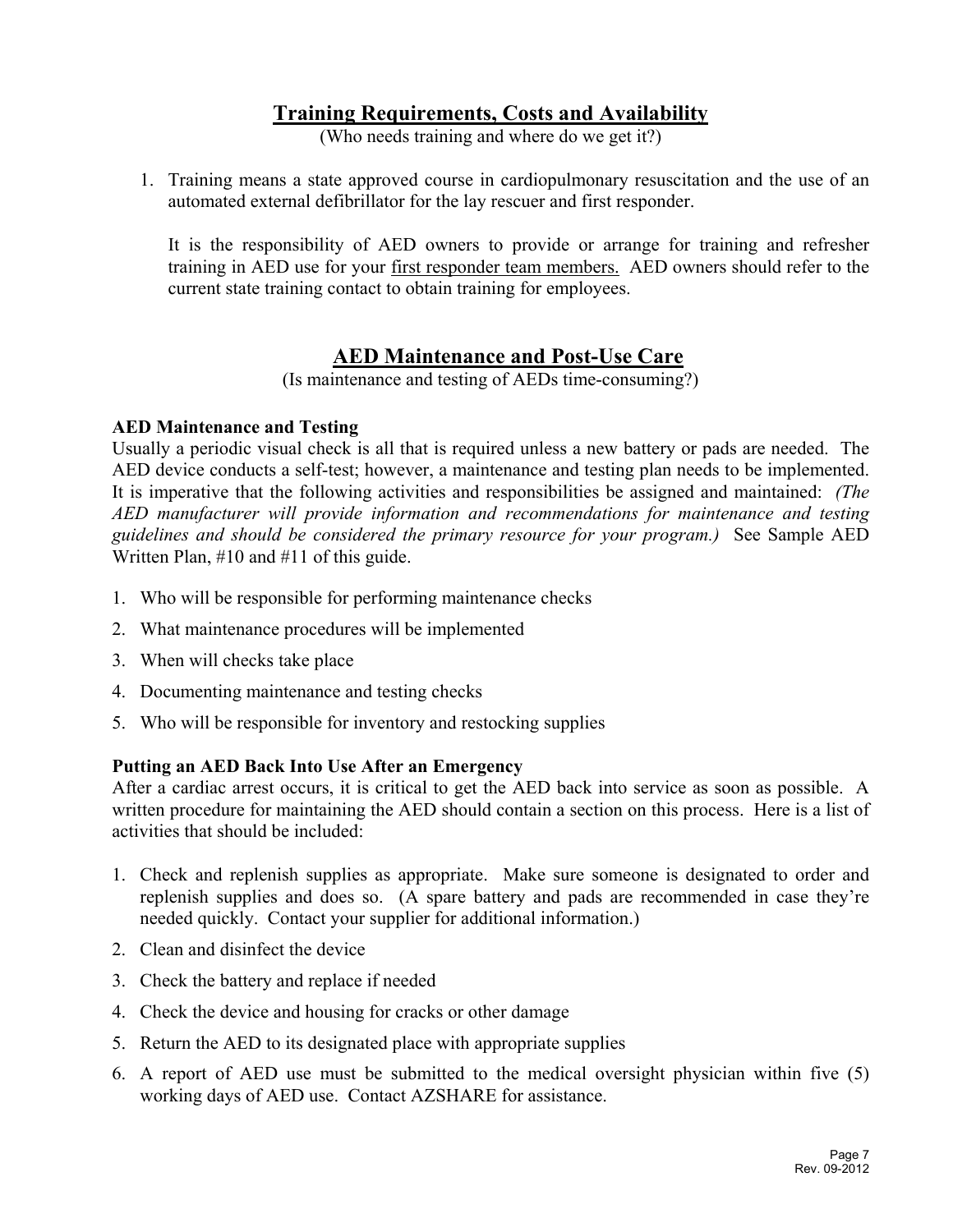# **AED Educational Hyperlinks**

(Reference materials – a snapshot)

<span id="page-7-0"></span>The following hyperlinks are included as reference resources and are representative of the many websites that are available for your use.

OSHA - <http://www.osha.gov/SLTC/aed/index.html>

AZSHARE Links – <http://www.azshare.gov/links.htm>

ADOA/RM - <http://www.azrisk.state.az.us/>

*Please provide a copy of your agency AED Program to all employees and other building tenants.* 

**This program should be reviewed and updated annually or whenever there is a change in AED program assignments***.*